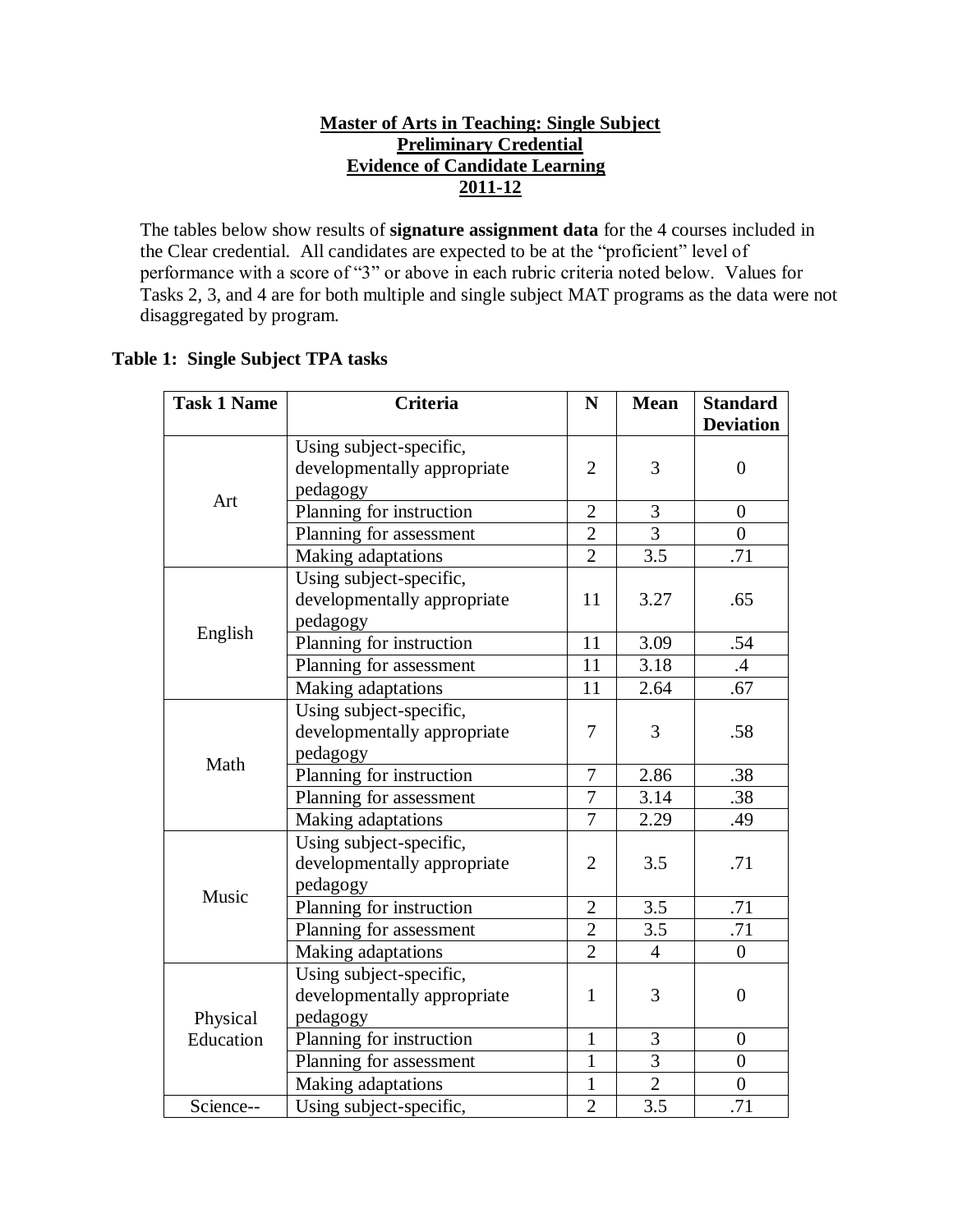| <b>Biology</b> | developmentally appropriate                            |                             |      |     |
|----------------|--------------------------------------------------------|-----------------------------|------|-----|
|                | pedagogy                                               |                             |      |     |
|                | Planning for instruction                               |                             | 3.5  | .71 |
|                | Planning for assessment                                |                             | 3.5  | .71 |
|                | Making adaptations                                     | $\mathcal{D}_{\mathcal{L}}$ | 3.5  | .71 |
|                | Using subject-specific,<br>developmentally appropriate |                             | 3    | .56 |
| Social         | pedagogy                                               |                             |      |     |
| Science        | Planning for instruction                               |                             | 3    | .82 |
|                | Planning for assessment                                |                             | 3.14 | .38 |
|                | Making adaptations                                     |                             | 2.71 | .49 |

| <b>Score Level</b> | Range   |    | $\%$ 1 <sup>st</sup> time pass |
|--------------------|---------|----|--------------------------------|
|                    | 76-100% | ∣ำ | 37.5                           |
|                    | 51-75%  |    | 56.25                          |
|                    | 26-50%  |    | 525                            |
|                    | $0-25%$ |    |                                |

Our program needs to continue encouraging the practice of making appropriate instructional and content adaptations to meet the needs of those students. Candidates make a considerable effort learning about students but fail to make the appropriate adaptations for them based on that information. A more concerted effort needs to occur in courses regarding this connection between students needs and making appropriate adaptations.

# **Table 2: TPA 2 Designing Instruction**

| Criteria                            | N   | <b>Mean</b> | <b>Standard</b><br><b>Deviation</b> |
|-------------------------------------|-----|-------------|-------------------------------------|
| Establishing goals and<br>standards | 122 | 3.02        | .39                                 |
| Learning about students             | 122 | 2.96        | .63                                 |
| Planning for instruction            | 122 | 2.99        | .61                                 |
| Making adaptations                  | 122 | 2.85        | .69                                 |
| Using pedagogical skills            | 122 | 2.99        | .57                                 |
| Reflecting                          | 122 | 2.89        | 51                                  |

| <b>Score Level</b> | Range   | $\%$ 1 <sup>st</sup> time pass |
|--------------------|---------|--------------------------------|
|                    | 76-100% | 27.05                          |
|                    | 51-75%  | 69.67                          |
|                    | 26-50%  |                                |
|                    | 0-25%   |                                |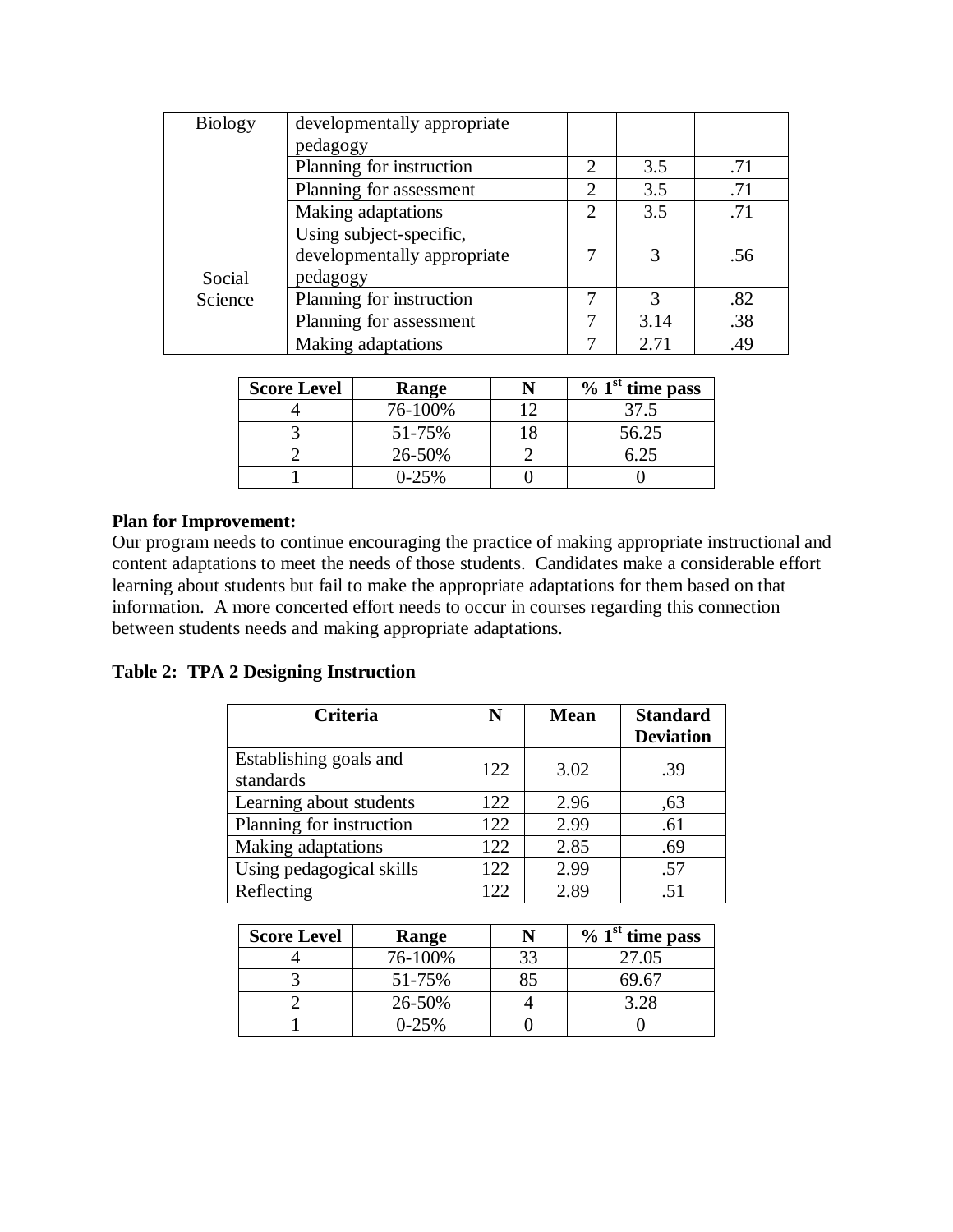Our program needs to continue encouraging the practice of making appropriate instructional and content adaptations to meet the needs of those students. Candidates make a considerable effort learning about students but fail to make the appropriate adaptations for them based on that information. A more concerted effort needs to occur in courses regarding this connection between students needs and making appropriate adaptations.

| Criteria                            | N   | <b>Mean</b> | <b>Standard</b><br><b>Deviation</b> |
|-------------------------------------|-----|-------------|-------------------------------------|
| Establishing goals and<br>standards | 100 | 3.01        | .49                                 |
| Planning for assessment             | 100 | 3.11        | .48                                 |
| Learning about students             | 100 | 3.07        | .39                                 |
| Making adaptations                  | 100 | 2.81        | .67                                 |
| Analyzing evidence                  | 100 | 3.06        | .52                                 |
| Reflecting                          | 100 | 3.13        | .46                                 |

### **Table 3: TPA 3 Assessing Learning**

| <b>Score Level</b> | Range   | $\%$ 1 <sup>st</sup> time pass |
|--------------------|---------|--------------------------------|
|                    | 76-100% | 26.0                           |
|                    | 51-75%  |                                |
|                    | 26-50%  |                                |
|                    | $0-25%$ |                                |

### **Plan for Improvement:**

Our program needs to continue encouraging the practice of making appropriate instructional and content adaptations to meet the needs of those students. Candidates make a considerable effort learning about students but fail to make the appropriate adaptations for them based on that information. A more concerted effort needs to occur in courses regarding this connection between students needs and making appropriate adaptations.

### **Table 4: TPA 4 Culminating Teaching Experience**

| <b>Criteria</b>                  | N  | <b>Mean</b> | <b>Standard</b><br><b>Deviation</b> |
|----------------------------------|----|-------------|-------------------------------------|
| Establishing goals and standards | 89 | 3.16        | .37                                 |
| Learning about students          | 89 | 3.19        | .59                                 |
| Describing classroom environment | 89 | 3.36        | .55                                 |
| Planning for instruction         | 89 | 3.15        | .54                                 |
| Making adaptations               | 89 | 2.64        | .69                                 |
| Using pedagogical skills         | 89 | 3.13        | .45                                 |
| Analyzing student evidence       | 89 | 2.97        | .64                                 |
| Reflection                       | 89 | 3.19        | .52                                 |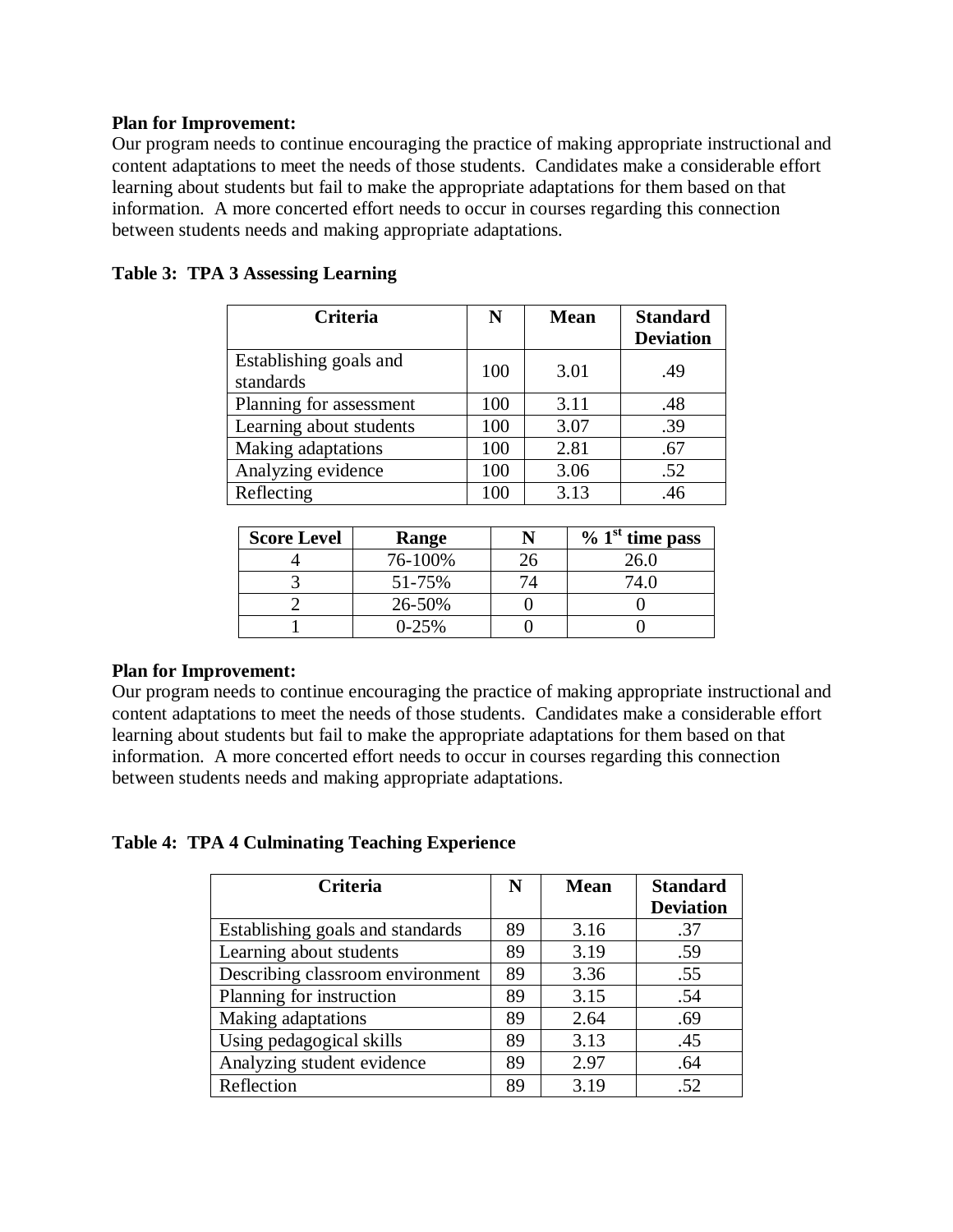| <b>Score Level</b> | Range     |    | $\%$ 1 <sup>st</sup> time pass |
|--------------------|-----------|----|--------------------------------|
|                    | 76-100%   | 39 | 43.82                          |
|                    | 51-75%    |    | 56.18                          |
|                    | 26-50%    |    |                                |
|                    | $0 - 25%$ |    |                                |

Our program needs to continue encouraging the practice of making appropriate instructional and content adaptations to meet the needs of those students. Candidates make a considerable effort learning about students but fail to make the appropriate adaptations for them based on that information. A more concerted effort needs to occur in courses regarding this connection between students needs and making appropriate adaptations.

## **Table 5: EDU 600 Signature Assignment**

| Criteria                                                                                       | N  | <b>Mean</b> | <b>Standard</b><br><b>Deviation</b> |
|------------------------------------------------------------------------------------------------|----|-------------|-------------------------------------|
| Knowledge of research-based<br>theories and principles of<br>human learning and<br>development | 34 | 3.94        | .24                                 |
| Knowledge about how these<br>theories affect classroom<br>practice                             | 34 | 3.79        | .54                                 |
| Reflection on how these<br>theories affect and resonate<br>with candidates' beliefs            | 34 | 3.66        | .61                                 |
| Presentation is grammatically<br>correct, spelling is correct,<br>layout is organized          | 34 | 3.88        | .33                                 |

Candidates are scored on four (4) separate criteria. Scores are based on whole numbers with one (1) as the lowest possible score and four (4) as the highest possible score on a 4-point rubric. The average rubric score for this signature assignment is 3.82 on a 4-point rubric.

## **Plan for Improvement:**

The MAT program director along with the EDU 600 course instructors will review the informational sources currently provided to the students, as well as how the expected outcome of the above criteria is taught. It will be determined what additional current and appropriate information sources are available and how students learn to access them and assess their appropriateness as sources.

### **Table 6: EDU 620 Case Study Signature Assignment**

| Criteria |  | <b>Mean</b> | <b>Standard</b><br><b>Deviation</b> |
|----------|--|-------------|-------------------------------------|
|----------|--|-------------|-------------------------------------|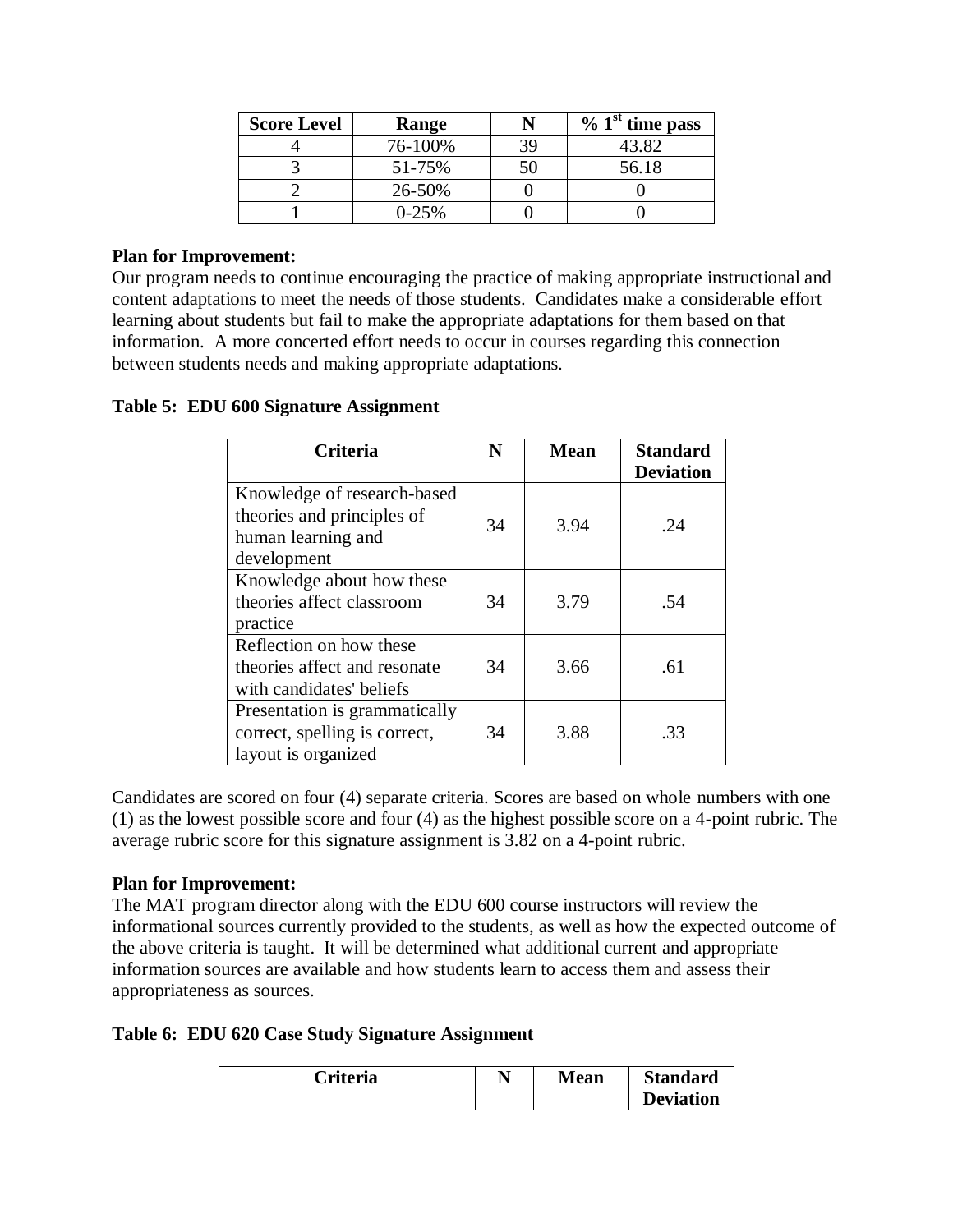| Data collection through         |    |      |      |
|---------------------------------|----|------|------|
| anecdotal observation and       | 17 | 3.88 | .33  |
| student conferences             |    |      |      |
| Data collection to determine    |    |      |      |
| student ELD or special needs    | 17 | 3.76 | .56  |
| abilities                       |    |      |      |
| Data collection through         |    |      |      |
| administration of literacy      | 17 | 3.55 | .33  |
| assessment instruments          |    |      |      |
| Reflection on student strengths | 17 | 3.35 |      |
| and areas for growth            |    |      |      |
| Setting learning goals or next  | 17 | 3.29 | 1.05 |
| steps for student growth        |    |      |      |

The MAT program director along with the EDU 620 course professors will review the rubric criteria results and discuss the consistency of high scores throughout the Rubric Criteria for this course as well as address the need to review criteria for lower scores.

# **Table 7: Disposition Assessment Data**

| Criteria                                                                                                                                                                                                                                                                                                 | N  | <b>Mean</b> | <b>Standard</b><br><b>Deviation</b> |
|----------------------------------------------------------------------------------------------------------------------------------------------------------------------------------------------------------------------------------------------------------------------------------------------------------|----|-------------|-------------------------------------|
| Indicator 1: Dignity and Honor. The candidate<br>honors and respects the worthiness of all<br>individuals in word and deed based on PLNU's<br>Wesleyan heritage: We are individuals created<br>in the image of God, committed to civility,<br>respect, hospitality, grace, and service.                  | 18 | 3.89        | .32                                 |
| Indicator 2: Honesty and Integrity. The<br>candidate demonstrates honesty, integrity, and<br>coherence in attitudes, and actions, and is<br>accountable to the norms and expectations of the<br>learning community                                                                                       | 18 | 3.94        | .24                                 |
| Indicator 3: Caring, Patience, and Respect. The<br>candidate demonstrates caring, patience,<br>fairness and respect for the knowledge level,<br>diversity, and abilities of others, ensuring that<br>all students have the opportunity to achieve.                                                       | 18 | 3.89        | .32                                 |
| Indicator 4: Spirit of Collaboration, Flexibility<br>and Humility. The candidate actively<br>participates in and contributes to the<br>achievement of the learning community,<br>explaining own thought process with humility<br>and considers those of others with a positive,<br>open-minded attitude. | 18 | 3.78        | .55                                 |